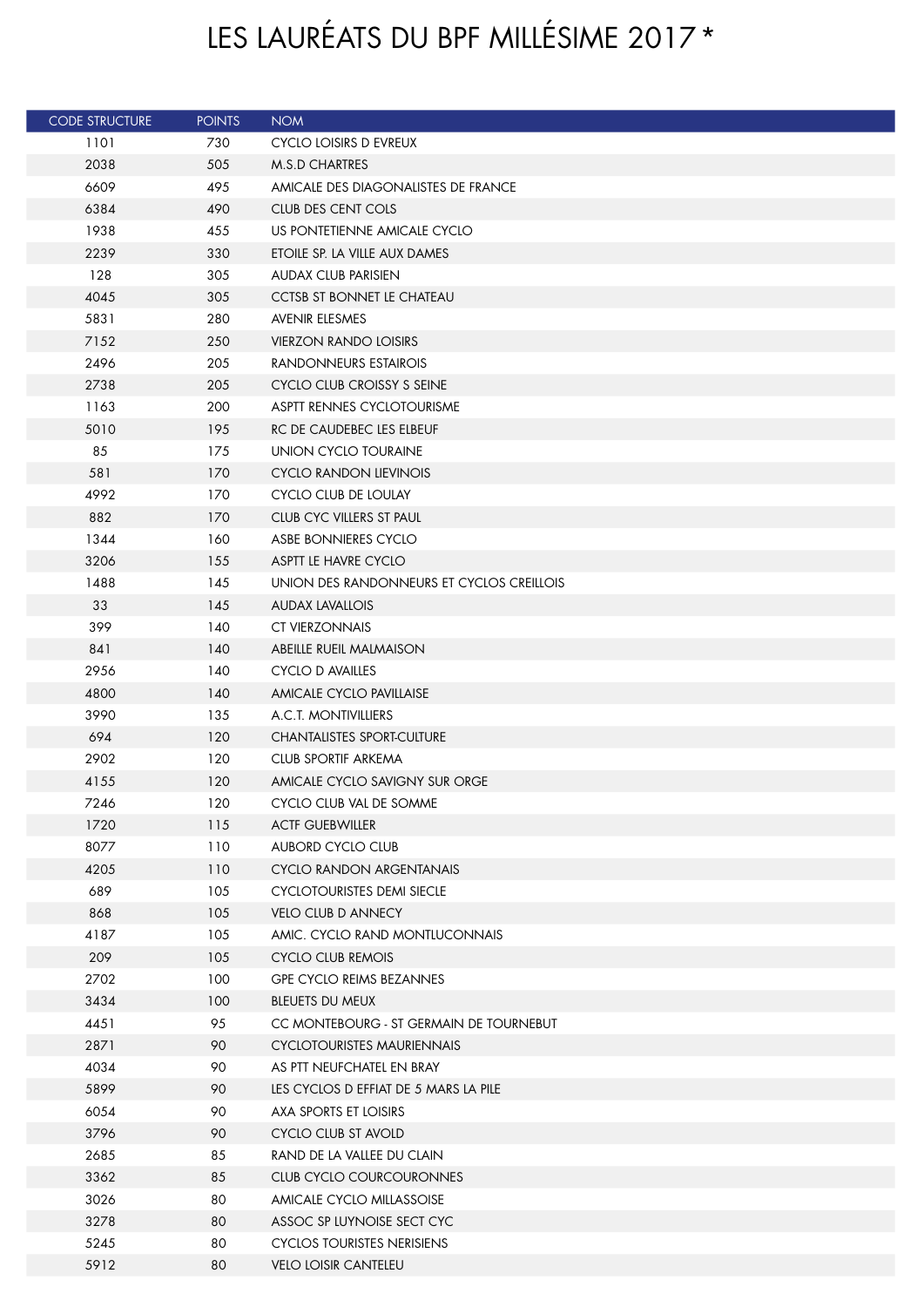| 6180         | 80       | A.C. DES 3 FONTAINES                     |
|--------------|----------|------------------------------------------|
| 427          | 75       | <b>GROUPE CYCLO NIMOIS</b>               |
| 872          | 75       | OLYMPIQUE CYCLO PLOEUCOIS                |
| 1742         | 75       | ASPTT CYCLOTOURISTE CAEN                 |
| 2318         | 75       | <b>VELO CLUB MASSY PALAISEAU</b>         |
| 1838         | 75       | C.S.A. RUELLE                            |
| 5491         | 75       | <b>CYCLOS TOURISTES LOVERIENS</b>        |
| 960          | 70       | AMICALE CYCLO NIORTAIS                   |
| 1563         | 70       | <b>VELO CLUB DUNOIS CYCLO</b>            |
| 2388         | 70       | ENT SP ST PATHUS OISSERY                 |
| 3977         | 70       | CYCLO CLUB GOURNAY S MARNE               |
| 4572         | 70       | <b>BRION CYCLOTOURISME</b>               |
| 5437         | 70       | <b>VELO LOISIR MONTAIS</b>               |
| 7795         | 70       | ALBI CYCLO TOURISME                      |
| 6755         | 65       | <b>VELO CLUB SANCEEN</b>                 |
| 7054         | 65       | CYCLO CLUB MAYENNAIS                     |
| 7595         | 65       | <b>ASSA SERGINES</b>                     |
| 23           | 65       | <b>CYCLOTOURISTES AUXERROIS</b>          |
| 805          | 60       | V C B S CHILLY MAZARIN                   |
| 2452         | 60       | AVENIR SPORT CULT CHEVIGNY               |
| 2761         | 60       | ESPERANCE CHARTRES BRET CYCLO            |
| 3655         | 60       | LE CHATEAU VERT CYCLO                    |
| 4667         | 60       | LES RANDONNEURS VILLENEUVOIS             |
| 719          | 55       | CYCLO CLUB CAUSSADAIS                    |
| 814          | 55       | <b>CYCLOS RANDO QUIMPER CORNOUAILLE</b>  |
| 7412         | 55       | CHASSIEU ASSOCIATION CYCLO               |
| 8099<br>1824 | 55       | VELOCIO 69<br><b>CERCLE GASTON COUTE</b> |
| 2272         | 50       | <b>BONDOUFLE AMICAL CLUB</b>             |
| 3693         | 50<br>50 | A.L TOUL CYCLOTOURISME ET VTT            |
| 6576         | 50       | LOISIRS 82                               |
| 7597         | 50       | UNION VELOCIPEDIQUE FRESNOISE            |
| 278          | 45       | <b>CT CHAMBERIENS</b>                    |
| 692          | 45       | <b>CYCLOTOURISTE CALADOIS</b>            |
| 766          | 45       | PEZENAS VCLL                             |
| 1170         | 45       | RANDONNEURS CASTELORIENS                 |
| 2171         | 45       | <b>CYCLO CLUB MELUSIN</b>                |
| 2206         | 45       | <b>CLUB CYCLO PONTARLIER</b>             |
| 2354         | 45       | C CYCLO PLOUHATIN                        |
| 3781         | 45       | RANDONNEUR CLUB MARCQUOIS                |
| 6320         | 45       | CLUB CYCLO LE TRAIT                      |
| 5416         | 45       | <b>ASPTT ROUEN</b>                       |
| 708          | 40       | CLUB DES RANDONNEURS HAVRAIS             |
| 820          | 40       | CYCLOS RANDONNEURS LOIRE OCEAN           |
| 991          | 40       | CYCLOS RANDONNEURS DU DOUAISIS           |
| 3272         | 40       | <b>CYCLO CLUB CLUNYSOIS</b>              |
| 3974         | 40       | CLUB DES CYCLOS DIEPPOIS                 |
| 4733         | 40       | CLUB CYCLO PAYS D OLMES                  |
| 4964         | 40       | <b>CYCLOTOURISTES MARTINOTS</b>          |
| 5941         | 40       | ROYAN OCEAN CLUB CYCLO                   |
| 6570         | 40       | <b>BV2R CYCLOS</b>                       |
| 31           | 35       | <b>CYCLOTOURISTES BERRUYERS</b>          |
| 771          | 35       | <b>CAHORS CYCLOTOURISME</b>              |
| 1648         | 35       | UNION SPORTIVE THOMSON RADAR             |
| 1712         | 35       | <b>CYCLOS RANDON THONONAIS</b>           |
| 2384         | 35       | <b>CLUB ATHLETIQUE GONCELINOIS</b>       |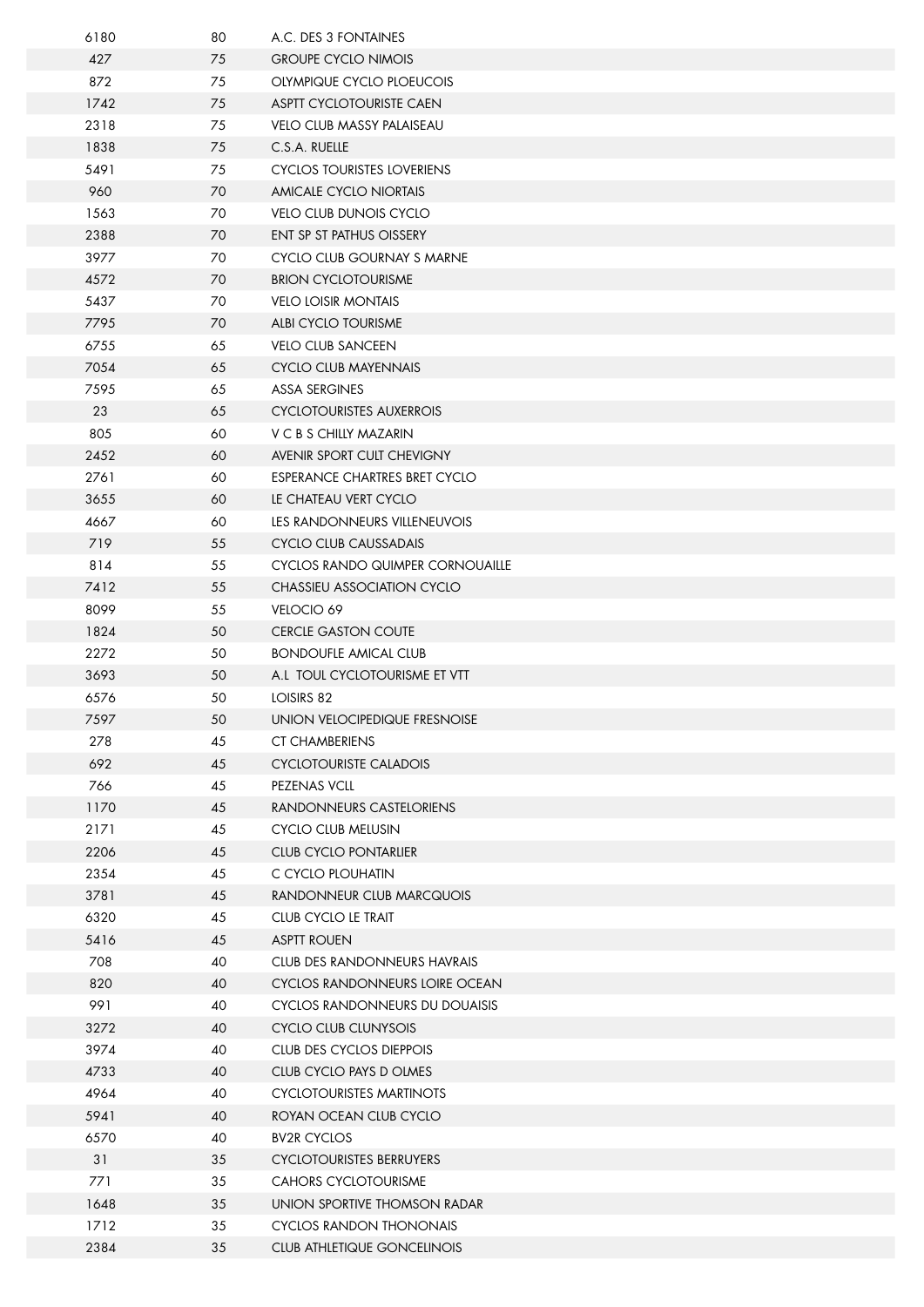| 2671 | 35 | CLUB OLYMPIQUE PERIGUEUX OUEST       |
|------|----|--------------------------------------|
| 3024 | 35 | ASPTT DIEPPE CYCLO                   |
| 3076 | 35 | SAVIGNY LE TEMPLE CYCLOTOURISTE      |
| 3127 | 35 | ASPTT VALENCE CYCLO                  |
| 3219 | 35 | ASS SP LOISIRS D ORCHAISE            |
| 5055 | 35 | CLUB CYCLO DE CASTRES                |
| 5288 | 35 | CLUB AMICAL DES CYCLOS D ORCET       |
| 7256 | 35 | ELAN DE CHEVILLY LARUE               |
| 1236 | 35 | CYCLOS VALLEE THONES                 |
| 73   | 30 | CYCLOS DU VELO MONTAGNARD AURILLAC   |
| 273  | 30 | CYCLO TOURISTE VALENTINOIS           |
| 812  | 30 | <b>VELO CLUB VERNONNAIS</b>          |
| 930  | 30 | <b>BRIE GATINAIS CYCLOTOURISTE</b>   |
| 1114 | 30 | <b>JONZAC CYCLO</b>                  |
| 1242 | 30 | <b>CLUB CYCLO ARZACQUOIS</b>         |
| 3256 | 30 | AS MEUDON CYCLOTOURISME              |
| 4634 | 30 | AMI CYCLO MIZERIEUX                  |
| 5442 | 30 | AMICALE CYCLO MEREVILLE              |
| 6097 | 30 | AMICALE LARZAC AVENTURES             |
| 6483 | 30 | <b>ACTAC TOULOUSE</b>                |
| 6922 | 30 | CONFRERIE BREVETS DE FRANCE          |
| 7418 | 30 | CYCLO RANDONNEE LAVAL NORD           |
| 300  | 30 | A C B EST                            |
| 3737 | 30 | <b>CYCLO SARREGUEMINES</b>           |
| 4743 | 30 | C. RAND. BONNEUIL MATOURS            |
| 217  | 25 | <b>CYCLOTOURISTES SAUMUROIS</b>      |
| 826  | 25 | UNION CYCLO SAINT LOIS               |
| 992  | 25 | ASPTT AMIENS CYCLOTOURISME           |
| 1125 | 25 | A LAIQUE ECHIROLLES CYCLO            |
| 1186 | 25 | <b>ENTENTE GISORSIENNE</b>           |
| 1325 | 25 | UC LITTORAL NORD-DUNKERQUE           |
| 1746 | 25 | CLUB DES RANDONNEURS HAUBOURDINOIS   |
| 2204 | 25 | <b>LES MAILHOUNS</b>                 |
| 2811 | 25 | <b>BAZ CARVIN</b>                    |
| 3367 | 25 | AUBIGNY CYCLOTOURISME MARCHE VTT     |
| 4649 | 25 | <b>CYCLO TOURISTES CALVISSONNAIS</b> |
| 5939 | 25 | CLUB VELOCIO DU PILAT                |
| 7077 | 25 | LES VELOS D AY                       |
| 8031 | 25 | ASSO FRANCAISE DE VELOCOUCHE         |
| 3192 | 25 | MOZAC CYCLO CLUB                     |
| 76   | 20 | CYCLO CLUB BEARNAIS CYCLOTOUR        |
| 290  | 20 | U.C. NANTES ATLANTIQUE               |
| 1262 | 20 | <b>CYCLO CLUB DE GUIPAVAS</b>        |
| 1348 | 20 | A.S.E.S. SECTION CYCLOTOURISME       |
| 1494 | 20 | <b>VIE SPORTIVE OZOPHORICIENNE</b>   |
| 1738 | 20 | <b>MEAUX CYCLOTOURISTE</b>           |
| 2027 | 20 | <b>U.C. DE COUTRAS</b>               |
| 2110 | 20 | TOURISME VELOCIPEDIE UCKANGE         |
| 2201 | 20 | ASPTT PERIGUEUX CYCLOTOURISME        |
| 2589 | 20 | UNION CYCLO VEIGNE                   |
| 2940 | 20 | SAINT PHILBERT ATHLETIC CLUB         |
| 3793 | 20 | AMICALE CYCLISTE D OSTWALD           |
| 5084 | 20 | AM VELO CLUB ESPERAZANAIS            |
| 5504 | 20 | AVENIR CYCLOTOURISTE MILHAUDOIS      |
| 5892 | 20 | AMICALE CYCLO ST AUBINOISE           |
| 6850 | 20 | REDON VELOS LOISIRS                  |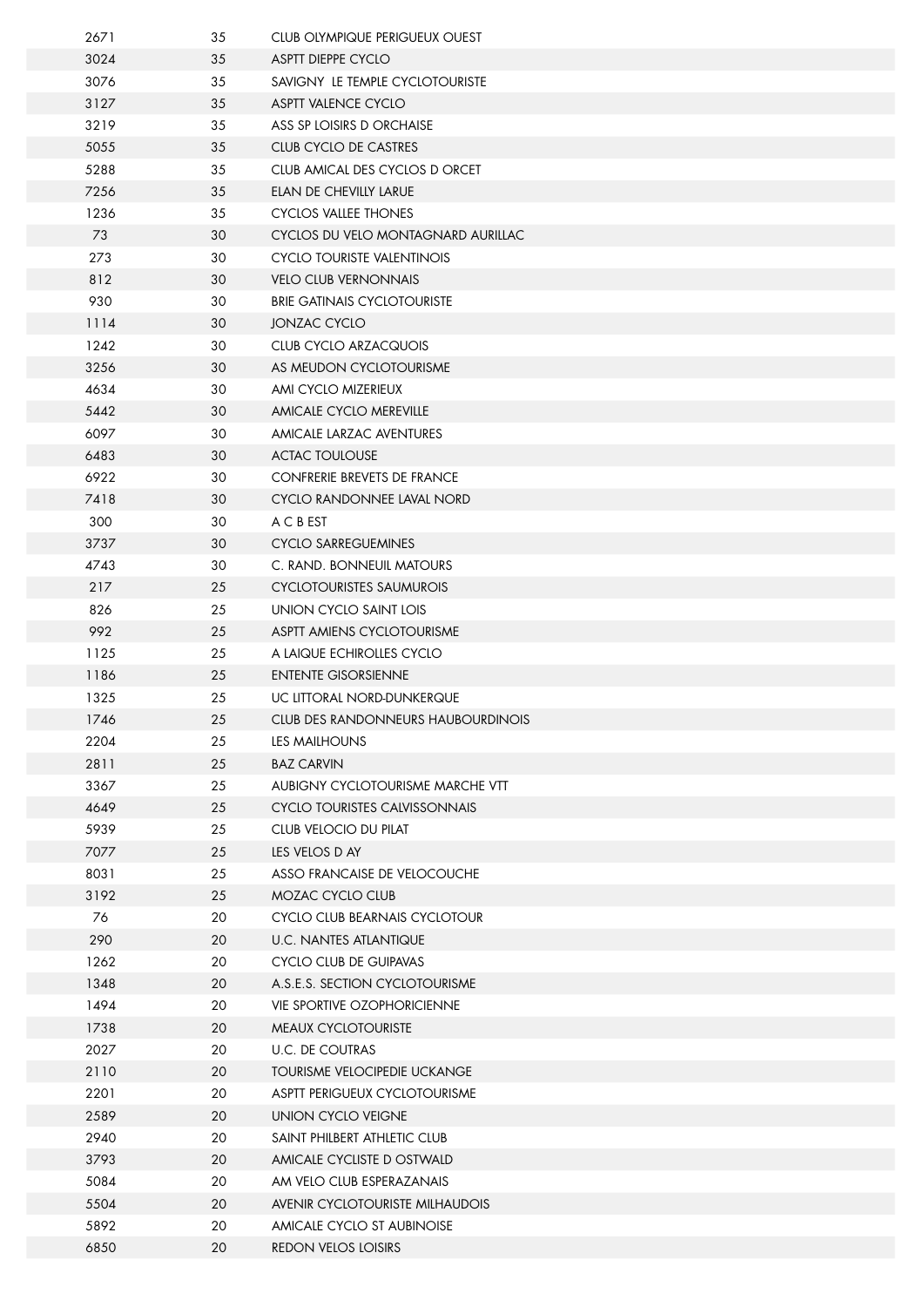| 6860         | 20              | RANDONNEURS AUTONOMES AQUITAINS     |
|--------------|-----------------|-------------------------------------|
| 7364         | 20              | AS INTERCOMMUNALE DE CYCLO          |
| 7589         | 20              | CLUB ST SULPICIEN CYCLOTOURISME     |
| 7593         | 20              | ASSOCIATION CYCLOS DESCARTES        |
| 7698         | 20              | LES COPAINS D ABORD CLUB CYCLO      |
| 154          | 20              | CYCLO TOURISTES YONNAIS             |
| $\mathbf{1}$ | 15              | <b>G.T. ROUENNAIS</b>               |
| 20           | 15              | <b>ORLEANS CYCLOTOURISTE</b>        |
| 98           | 15              | UNION CYCLO BERGERACOISE            |
| 931          | 15              | <b>CYCLO RANDONNEUR BRIVISTE</b>    |
| 1027         | 15              | A.C.S. PEUGEOT MULHOUSE             |
| 1627         | 15              | ES MAGNANVILLE                      |
| 2236         | 15              | C OMNISPORT VERNOUILLET             |
| 2697         | 15              | ARTS ET SPORTS NEXTER               |
| 2975         | 15              | SAC CYCLO CONDOM                    |
| 3002         | 15              | <b>VELO CLUB CYCLO LORRIS</b>       |
| 3704         | 15              | ST DOULCHARD CYCLO                  |
| 3912         | 15              | <b>CYCLORRYGEOIS</b>                |
| 4008         | 15              | ASC PESSACALOUETTE CYCLO            |
| 4069         | 15              | CYCLOS RANDONNEURS CREPY 02         |
| 4183         | 15              | ARRAS CYCLO TOURISME                |
| 5024         | 15              | <b>CYCLO CLUB MONTILOIS</b>         |
| 5734         | 15              | CYCLO CLUB DE MOISSY                |
| 6324         | 15              | UNION CYCLO IGNYMONTAINE            |
| 6453         | 15              | C.O.M.C LA CHATRE CYCLOTOURISME     |
| 397          | 10              | A.C. DE BEAUVAIS                    |
| 698          | 10              | SQUADRA FEURS                       |
| 742          | 10              | UNION SPORTIVE CRETEIL CYCLOT       |
| 816          | 10              | CYCLOS PAYS MAZAMETAIN C.P.M.       |
| 1129         | 10              | UNION CYCLISTE ET PEDESTRE LONDAISE |
| 1303         | 10              | <b>BAREULAIRES DE CADAROUSSO</b>    |
| 1741         | 10 <sup>°</sup> | ASPTT NANCY CYCLOTOURISME           |
| 2103         | 10              | CLUB CYCLOTOURISTE DU TARDENOIS     |
| 2351         | 10 <sup>°</sup> | CHAURAY C. RAND. PEDESTRES          |
| 2739         | 10              | <b>TOULOUSE OLYMP. AEROSPATIALE</b> |
| 3601         | 10              | <b>CYCLOS ST GEORGES SUR LOIRE</b>  |
| 3915         | 10              | CYCLOS DE LA COTE PORNICHET         |
| 4185         | 10              | FOS SUR MER CYCLOTOURISTE           |
| 4232         | 10              | RAND CYCLO ERNEE                    |
| 4297         | 10 <sup>°</sup> | <b>CYCLO CLUB WASSELONNE</b>        |
| 4790         | 10              | CYCLO RANDONNEUR CHALETTOIS         |
| 5626         | 10              | TRIPLE PLATEAU GARDEEN              |
| 5775         | 10              | AS BREVANNAISE - CYCLO              |
| 5937         | 10              | <b>AUDAX CLUB ESPOIR TROYES</b>     |
| 6574         | 10              | LES CYCLOS TOURISTES LEDONIENS      |
| 6598         | 10              | CYCLO CLUB CABOUIN                  |
| 6897         | 10              | <b>CYCLO CLUB MONTRABEEN</b>        |
| 7061         | 10 <sup>°</sup> | ATSCAF RHONE                        |
| 7080         | 10              | CLUB CYCLO AGON COUTAINVILLE        |
| 7912         | 10              | <b>IN VELO VERITAS 33</b>           |
| 8002         | 10              | LA ROUE LIBRE NIVELLOISE            |
| 372          | 5               | <b>CYCLOTOURISTES MACONNAIS</b>     |
| 844          | 5               | RANDONNEURS DE STRASBOURG           |
| 902          | 5               | <b>GROUPE CYCLO BRESTOIS</b>        |
| 1297         | 5               | <b>CYCLO CLUB METZ</b>              |
| 1328         | 5               | CYCLOS RANDONNEURS MONTFORTAIS      |